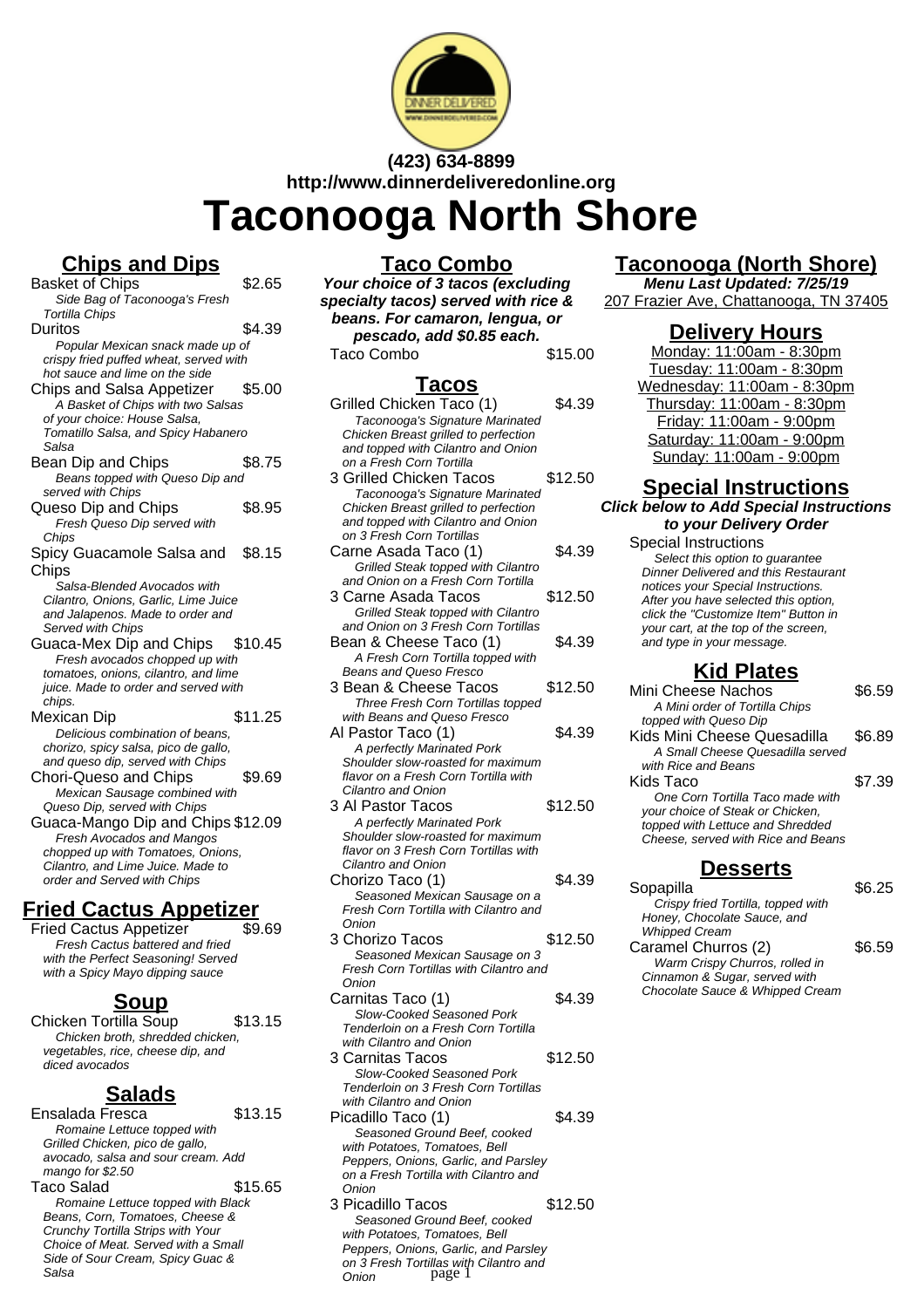#### **Sides**

| Side of Beans                       | \$3.45 |
|-------------------------------------|--------|
| Side of Rice                        | \$3.45 |
| White Rice cooked with Onions,      |        |
| Garlic, and a Veggie Medley         |        |
| Side of Frijoles Negros             | \$4.09 |
| Seasoned Black Beans                |        |
| Side of Mexican Street Corn \$6.59  |        |
| Loose Kernels, topped with Queso    |        |
| Fresco, Spicy Mayo Sauce, and Chili |        |
| Seasoning                           |        |
| Side of Chiles Toreados             | \$3.15 |
| Roasted Jalapenos, served with      |        |
| Sliced Onions & a Lime Wedge        |        |
|                                     |        |

#### **Extras**

| Small Side of Sour Cream             | \$0.65 |
|--------------------------------------|--------|
| Regular Side of Sour Cream           | \$1.89 |
| <b>Small Side of Limes</b>           | \$0.65 |
| <b>Regular Side of Limes</b>         | \$1.25 |
| Side of Fresh Jalapenos              | \$1.59 |
| Side of Pickled Jalapenos            | \$1.59 |
| Side of FOUR Extra Tortillas         | \$1.89 |
| Side of Sliced Avocado               | \$3.45 |
| <b>Small Side of Cilantro</b>        | \$0.65 |
| Regular Side of Cilantro             | \$1.59 |
| <b>Small Side of Tomatoes</b>        | \$1.09 |
| <b>Regular Side of Tomatoes</b>      | \$1.89 |
| Side of Lettuce                      | \$2.50 |
| <b>Small Side of Onions</b>          | \$0.65 |
| <b>Regular Side of Onions</b>        | \$1.25 |
| Small Side of Pico de Gallo          | \$1.59 |
| Regular Side of Pico de Gallo        | \$2.65 |
| <b>Small Side of Shredded</b>        | \$1.59 |
| Cheese                               |        |
| Regular Side of Shredded             | \$3.15 |
| Cheese                               |        |
| <b>Basket of Chips</b>               | \$2.65 |
| Side Cup of House Salsa              | \$1.59 |
| Small Side of Chipotle Mayo          | \$1.25 |
| Side Cup of Spicy Habanero           | \$1.59 |
| Salsa                                |        |
| Side Cup of Tomatillo Salsa          | \$1.59 |
| Regular Side of Chipotle Mayo \$2.50 |        |
|                                      |        |

#### **Nachos**

| Cheese and Bean Nachos                | \$11.89 |
|---------------------------------------|---------|
| Tortilla chips topped with Queso      |         |
| Dip and Beans                         |         |
| Veggie Nachos                         | \$12.85 |
| Tortilla chips topped with Assorted   |         |
| Grilled Vegetables and Queso Dip      |         |
| Grilled Nachos                        | \$13.75 |
| Tortilla chips topped with your       |         |
| choice of Grilled Steak, Grilled      |         |
| Chicken, Chorizo, or Pastor, and      |         |
| Queso Dip                             |         |
| Nachos Supreme                        | \$16.89 |
| Tortilla chips topped with your       |         |
| choice of steak, chicken, chorizo, or |         |
| al pastor, topped with cheese dip.    |         |
| lettuce, tomatoes, and sour cream     |         |
|                                       |         |

#### **Tortas**

**Mexican Sandwiches made with Fresh Deli Rolls, and Your Choice of Meat. All Sandwiches are topped with Beans, Lettuce, Avocados, Mayo, Tomatoes, Onions and Queso Fresco** Milanesa Chicken Torta \$15.00 Battered and fried Chicken Milanesa Steak Torta \$15.00 Battered and fried Steak Chorizo Torta \$15.00

Carne Asada Torta \$15.00

| Lengua Taco (1)<br><b>Tender Beef Tongue Slow-Cooked</b> | \$5.00  |
|----------------------------------------------------------|---------|
| with special Spices on a Fresh Corn                      |         |
| Tortilla with Cilantro and Onion                         |         |
| 3 Lengua Tacos                                           | \$14.39 |
| <b>Tender Beef Tongue Slow-Cooked</b>                    |         |
| with special Spices on 3 Fresh Corn                      |         |
| Tortillas with Cilantro and Onion                        |         |
| Pescado Taco (1)                                         | \$5.00  |
| Grilled Tilapia topped with Pico de                      |         |
| Gallo on a Fresh Corn Tortilla                           |         |
| 3 Pescado Tacos                                          | \$14.39 |
| Grilled Tilapia topped with Pico de                      |         |
| Gallo on 3 Fresh Corn Tortillas                          |         |
| Camaron Taco (1)                                         | \$5.00  |
| Grilled Shrimp topped with Pico de                       |         |
| Gallo on a Fresh Corn Tortilla                           |         |
|                                                          |         |

3 Camaron Tacos \$14.39 Grilled Shrimp topped with Pico de Gallo on 3 Fresh Corn Tortillas

#### **Specialty Tacos**

| Taconooga Taco with Steak (1) \$6.89            |        |
|-------------------------------------------------|--------|
| Grilled Steak topped with Melted                |        |
| Cheese and Mexican Corn on a                    |        |
| Fresh Corn Tortilla                             |        |
| Taconooga Taco with Chicken                     | \$6.89 |
| Grilled Chicken topped with Melted              |        |
| Cheese and Mexican Corn on a fresh              |        |
| Corn Tortilla                                   |        |
| El Gringo Taco                                  | \$6.89 |
| Picadillo on a flour tortilla, topped           |        |
| with lettuce, sour cream, tomatoes,             |        |
| and queso fresco                                |        |
| Taco Poblano with Chicken (1)                   | \$6.89 |
| Grilled Chicken topped with Grilled             |        |
| Poblano Peppers and Cream Cheese                |        |
| on a Fresh Corn Tortilla                        |        |
| Taco Poblano with Steak (1)                     | \$6.89 |
| Grilled Steak topped with Grilled               |        |
| Poblano Peppers and Cream Cheese                |        |
| on a Fresh Corn Tortilla                        |        |
| Taco Huevon (1)                                 | \$6.89 |
| Fresh Tortilla topped with Beans,               |        |
| Queso Fresco, a Fried Egg, and                  |        |
| Salsa                                           |        |
| Taco-Trio (1)                                   | \$6.89 |
| A Combination of Steak, Shrimp,                 |        |
| Chorizo, and Beans topped with                  |        |
| Grilled Onions on a Fresh Corn                  |        |
| Tortilla                                        |        |
| Veggie Taco                                     | \$6.89 |
| Fresh corn tortilla topped with                 |        |
| beans, assorted grilled vegetables,             |        |
| and queso fresco                                |        |
| Grilled Cactus Taco (1)                         | \$6.89 |
| Grilled Cactus topped with Pico de              |        |
| Gallo, Queso Fresco, Beans, Red                 |        |
| Sauce on top of Fresh Corn Tortilla             |        |
| Pescado Especial Taco (1)                       | \$7.39 |
| Crispy Fried Tilapia with lettuce,              |        |
| and jicama-mango salsa                          |        |
| Grilled Camaron Especial Taco \$7.39            |        |
| (1)                                             |        |
| Grilled Seasoned Shrimp with                    |        |
| jicama-mango salsa.                             |        |
| <b>Fried Camaron Especial Taco</b>              | \$7.39 |
| (1)                                             |        |
|                                                 |        |
| Crispy Fried Shrimp with<br>jicama-mango salsa. |        |
|                                                 |        |

#### **Platos Mexicanos**

| \$15.00                              |
|--------------------------------------|
|                                      |
| Peppers and Cheese or Chicken and    |
|                                      |
|                                      |
| \$16.25                              |
|                                      |
| your choice of Chicken, Potatoes, or |
|                                      |
|                                      |
|                                      |
|                                      |